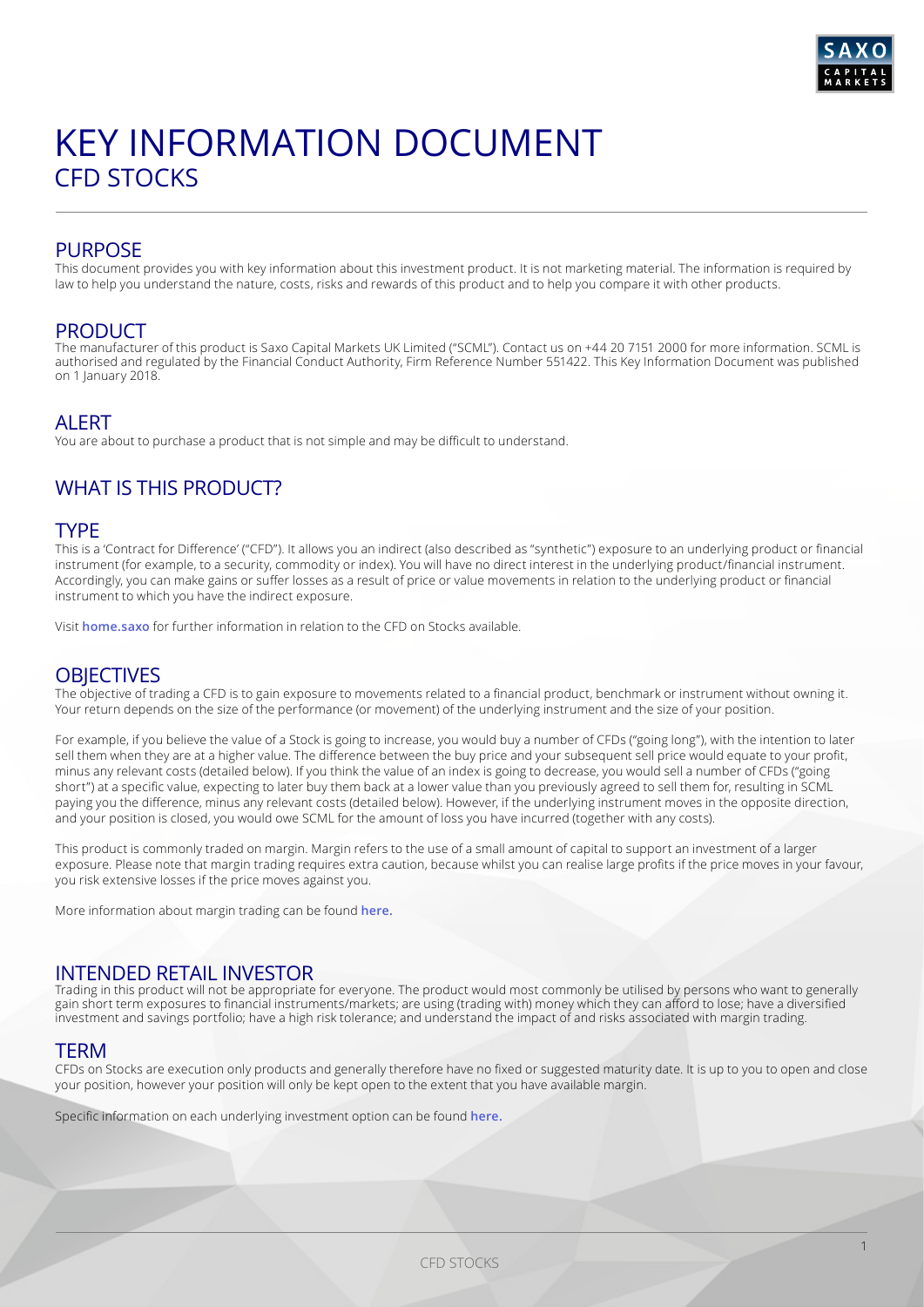

# KEY INFORMATION DOCUMENT CFD STOCKS

## WHAT ARE THE RISKS AND WHAT COULD I GET IN RETURN?

#### RISK INDICATOR



The summary risk indicator is a guide to the level of risk of this product compared to other products. It shows how likely it is that the product will lose money because of movements in the markets or because we are not able to pay you. We have classified this product as 7 out of 7, which is the highest risk class. This rates the potential losses from future performance at a very high level. Be aware of currency risk. You may receive payments in a different currency, so the final return you will get depend on the exchange rate between the two currencies. This risk is not considered in the indicator shown above. In some circumstances you may be required to make further payments to pay for losses. Trading risks are magnified by leverage – the total loss you may incur may significantly exceed the amount invested. Values may fluctuate significantly in times of high volatility or market/economic uncertainty; such swings are even more significant if your positions are leveraged and may also adversely affect your position. As a result, Margin calls may be made quickly or frequently, and in the event of default, your positions may be closed out. Trade only after you have acknowledged and accepted the risks. You should carefully consider whether trading in leveraged products is appropriate for you.

#### PERFORMANCE SCENARIOS

There are a number of types of trading risk, including leverage risk, which you should be aware of before beginning to trade. Information on factors that affect the performance of this product are detailed **[here](https://www.home.saxo/en-gb/-/media/documents/business-terms-and-policies/product-disclosure-statement.pdf)** - including but not limited to;

- Leverage risk
- Risk of unlimited loss
- Margin risk
- Foreign exchange risk
- Market risk
- Unregulated market risk
- Market disruption risk
- Counterparty risk
- Online trading platform and IT risk
- Conflicts of interest

Specific trading examples in this product can be found **[here](https://www.home.saxo/en-gb/-/media/documents/business-terms-and-policies/product-disclosure-statement.pdf).**

## WHAT HAPPENS IF SCML IS UNABLE TO PAY OUT?

SCML is a member of the Financial Services Compensation Scheme (www.fscs.org.uk). In the unlikely event that SCML is unable to pay client compensation claims against it, eligible claimants would be able to make a claim under the Financial Services Compensation Scheme, subject to a maximum payment to any eligible investor of 100% of the first £50,000. If a bank holding client money goes into liquidation, the losses would be shared by all clients in proportion to their share of SCML's overall client money position. In respect of a UK authorised bank, these losses would be covered by the FSCS up to a limit of £85,000 per person, per banking group for each individual SCML client.

## WHAT ARE THE COSTS?

Before you begin to trade CFDs on Stocks you should familiarise yourself with all one-off, ongoing, and incidental costs for which you will be liable. These charges will reduce any net profit or increase your losses.

For more information please visit our **[website](https://www.home.saxo/products/cfds).**